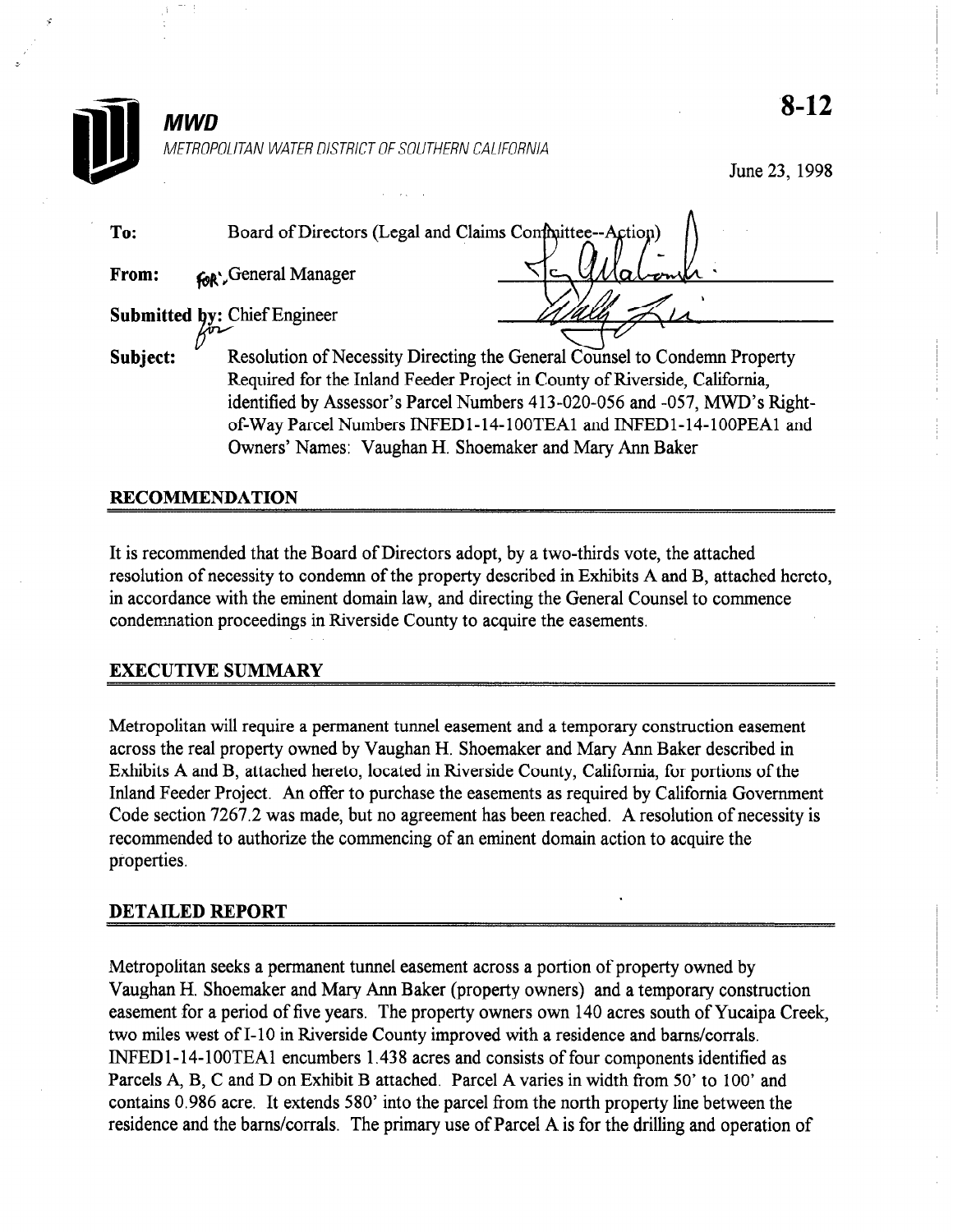the de-watering wells and associated water treatment facilities. Parcels B and C comprise the temporary access road which varies from 15' to 20' in width and contains a total area of .0308 acre. Parcel D is a 30' wide strip containing 0.145 acre which will be used for conduits conveying water from the de-watering wells into the creek. These easements are required to access, drill, operate and monitor a series of de-watering wells and associated water treatment facilities located along the permanent underground tunnel alignment. The water extracted will be treated onsite in baker tanks and will then be pumped into the creek downstream from the project.

INFED 1-14-100PEA1 is a permanent subsurface easement with depths averaging 246 feet below the surface. However, the tunnel depth within the northwesterly portion of the property near the residence and other improvements is about 100' below the surface.

The temporary five year easement (INFEDl-14- lOOTEAl) has been appraised at \$24,100 and the permanent tunnel easement (INFEDl-14-1 OOPEAl) has been appraised at \$1,000. An offer to purchase the easements has been made to the property owners but no agreement has been reached for either parcel.

On June 3, 1998, a notice of intention to adopt a resolution of necessity and for an opportunity to appear and be heard before the Special Committee on Real Property Management on June 23, 1998, as to the necessity for the Project and the taking of the easements, was served on the property owners. The Eminent Domain Law requires an owner to provide a written request for a hearing within 15 days after the notice was served to be entitled to a hearing on the adoption of a resolution of necessity. No written request was received and the property owner did not appear at the hearing. A written summary of the hearing and the recommendation of the Special Committee on Real Property Management is attached. The Special Committee voted unanimously to recommend approval of the proposed resolution of necessity.

Transmitted herewith is the form of resolution declaring the necessity of the Project and the acquisition of the temporary and permanent easements described in Exhibits A and B, attached thereto, and directing the General Counsel to commence condemnation proceedings in Riverside County to acquire the temporary and permanent easements.

On February 9, 1993, your Board certified that the Final Environmental Impact Report for the Inland Feeder Project had been completed in compliance with the California Environmental Quality Act (CEQA) and the State Guidelines, and that it had reviewed and considered the information contained in that document. Your action on the subject resolution is therefore in compliance with CEQA. No further environmental documentation or review is necessary for your Board to act on this request.

KS: 10986

Attachment(s)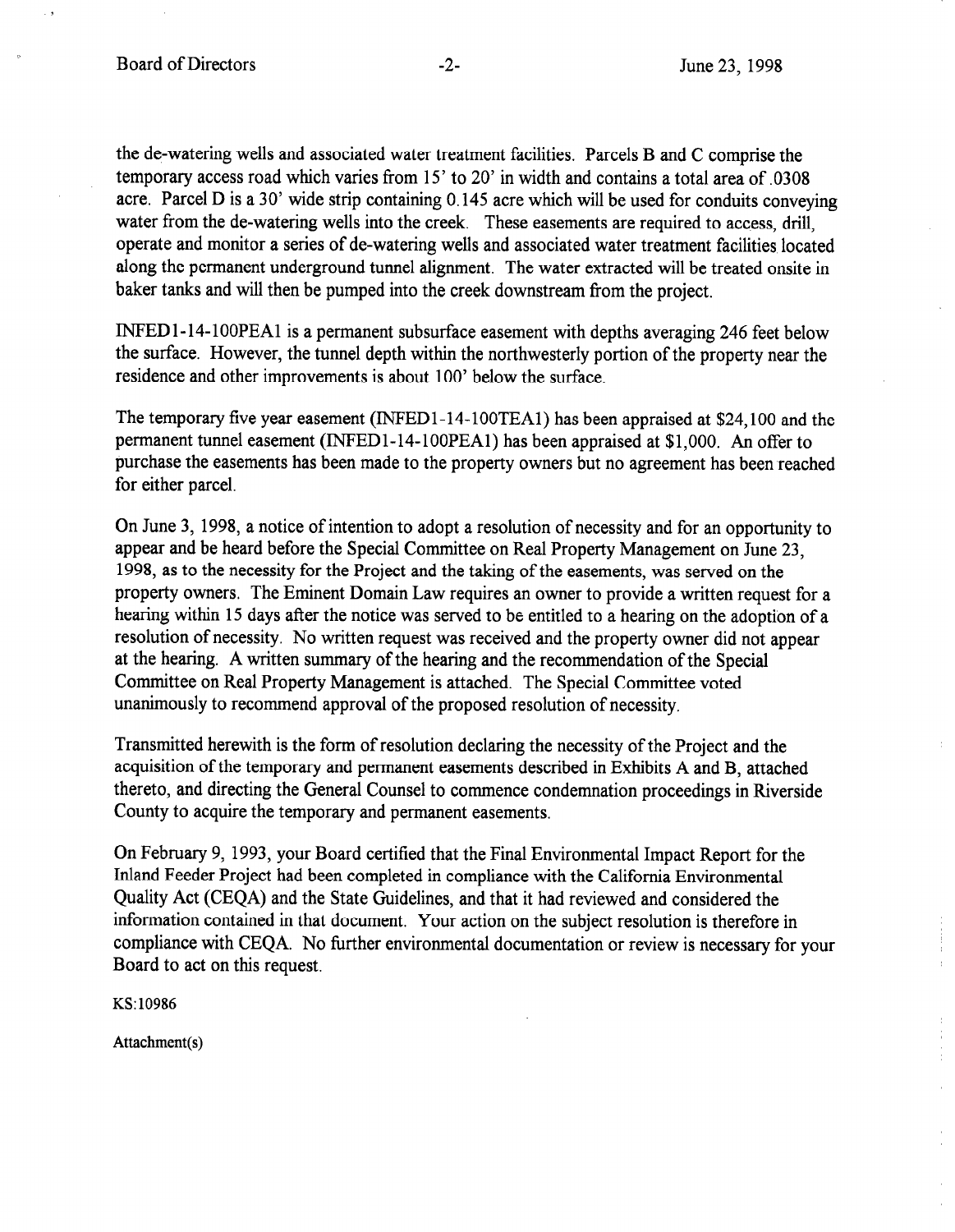# SUMMARY OF HEARING AND RECOMMENDATION OF THE SPECIAL COMMITTEE ON REAL PROPERTY MANAGEMENT REGARDING ADOPTION OF A RESOLUTION OF NECESSITY TO CONDEMN PROPERTY FOR THE INLAND FEEDER PROJECT

On June 23, 1998, at the offices of The Metropolitan Water District of Southern California, located at 350 South Grand Avenue, Los Angeles, California 90071, Room 3 11, a hearing was held by the Special Committee on Real Property Management of the Board of Directors. Committee Chairman Jerry Ring presided. The Committee was called to order and a quorum was present.

Senior Deputy General Counsel Marcia Scully advised the Committee that it has been delegated the authority by Metropolitan's Board of Directors to hold the hearing required by law as a prerequisite to the adoption of a resolution of necessity to acquire property through the exercise of the eminent domain power. The purpose of the hearing is to allow the Committee to make a determination regarding whether the public interest and necessity require the proposed Project, whether the Project is planned or located in the manner that will be most compatible with the greatest public good and the least private injury, and whether the property to be acquired is necessary for the Project.

Ms. Scully further advised the Committee that the offer to purchase the property had been made to the owner in accordance with the law. The owner was provided written notice of the hearing, but counsel for the owner indicated that no appearance would be made.

Mr. James Gallanes made a presentation regarding the Inland Feeder Project, and identified the subject property located in Riverside County. The Riverside Badland's Tunnel will cross the property at depths ranging from about 100 feet to 500 feet. The tunnel will be constructed through alluvium on the property and it is necessary to temporarily lower the groundwater levels below the tunnel depth during construction. Chairman King inquired into the ability to legally release the water, and Mr. Gallanes responded that the releases would be properly permitted.

The Committee voted unanimously to recommend adoption of the resolution of necessity.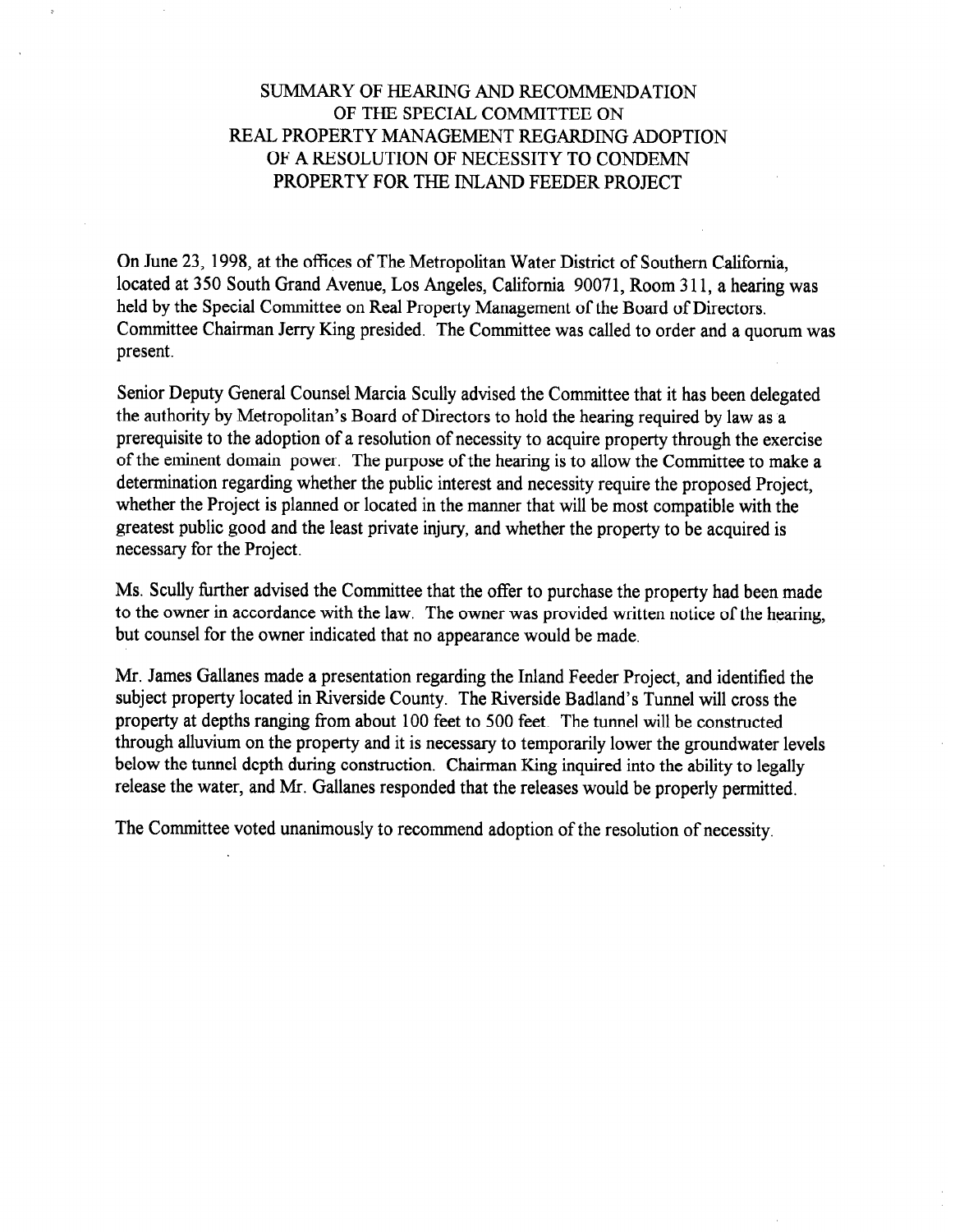#### **RESOLUTION**

# A RESOLUTION OF THE BOARD OF DIRECTORS OF THE METROPOLITAN WATER DISTRICT OF SOUTHERN CALIFORNIA DIRECTING THE CONDEMNATION OF CERTAIN PROPERTY SITUATED IN THE COUNTY OF RIVERSIDE (INLAND FEEDER PROJECT)

BE IT RESOLVED by the Board of Directors of The Metropolitan Water District of Southern California (the "District").

Section 1. The District's Board hereby finds and determines that the public interest and necessity require, for public use, the construction, operation and maintenance of water conveyance facilities ("Inland Feeder Project") in the County of Riverside for the transportation and distribution of water for use within the District's boundaries and that certain properties situated in the County of Riverside are necessary therefor.

Section 2. The permanent and temporary easements to be acquired for the public use set forth in section 1, above, consist of the parcels of land described in Exhibits A attached hereto and incorporated herein by reference and shown on Exhibits B attached hereto and incorporated herein by reference.

Section 3. The District's Board hereby declares its intention to acquire the temporary and permanent easements described in Exhibits A and B attached, by proceedings in eminent domain as authorized by the Metropolitan Water District Act (Stats. 1969, Ch. 209, as amended).

Section 4. The District's Board hereby finds and determines that the proposed Project is planned or located in the manner that will be most compatible with the greatest public good and the least private injury.

Section 5. The District's Board hereby finds and determines that the permanent and temporary easements described in Exhibits A and B attached hereto are necessary for the proposed Project.

Section 6. The District's Board hereby finds and determines that the offer required by Government Code section 7267.2 has been made to the owners of record of the properties described in Exhibits A and B, attached hereto.

Section 7. The District's General Counsel is hereby directed to commence proceedings in the Superior Court of California, County of Riverside for the purpose of condemning and acquiring the permanent and temporary easements described in Exhibits A and B  $\frac{1}{2}$  attached here  $\frac{1}{2}$  and to take such steps as  $\frac{1}{2}$  and  $\frac{1}{2}$  and  $\frac{1}{2}$  and  $\frac{1}{2}$  and  $\frac{1}{2}$  and  $\frac{1}{2}$  and  $\frac{1}{2}$  and  $\frac{1}{2}$  and  $\frac{1}{2}$  and  $\frac{1}{2}$  and  $\frac{1}{2}$  and  $\frac{1}{2$ the District to take possession of the east possession of the eastern described in Exhibits A count permitting the District to the possession of the casements described. H. Daniells A and D attached netted and deep and parposes neron absorbed. The is authorized to take such actions and steps as ne deems necessary in connection with such proceedings, including the amending of the complaint to reduce the extent of the easements to be acquired so as to reduce the compensation payable in the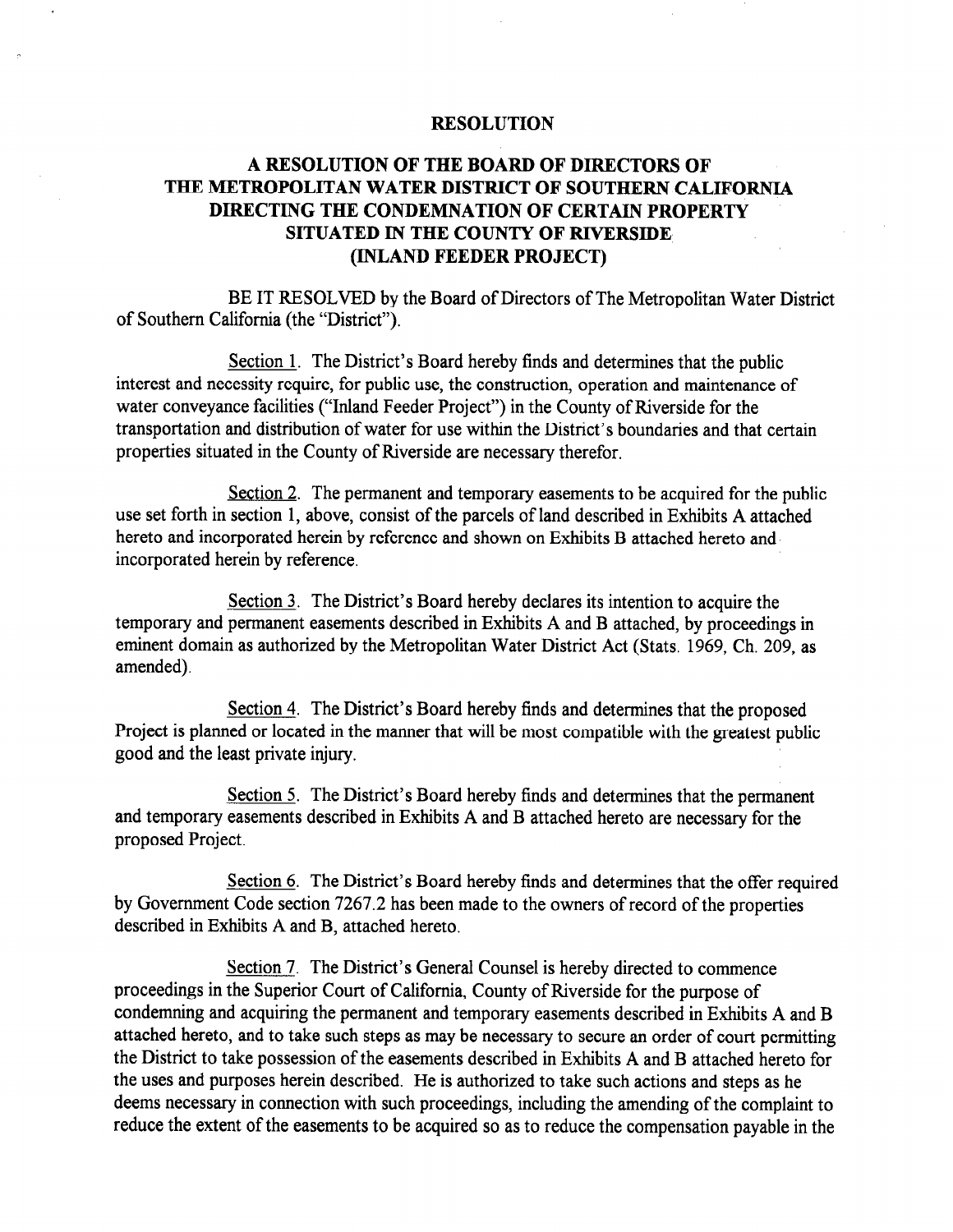action where such change could not substantially impair the construction and operation of the said public works, and to incur expenses necessary and incidental to the action.

I HEREBY CERTIFY that the foregoing resolution was adopted at the meeting of the Board of Directors of The Metropolitan Water District of Southern California held the 14th day of July, 1998, by vote of two-thirds of all its members, and I further certify that the foregoing is a full, true and correct copy of the resolution.

> Executive Secretary The Metropolitan Water District of Southern California

-2-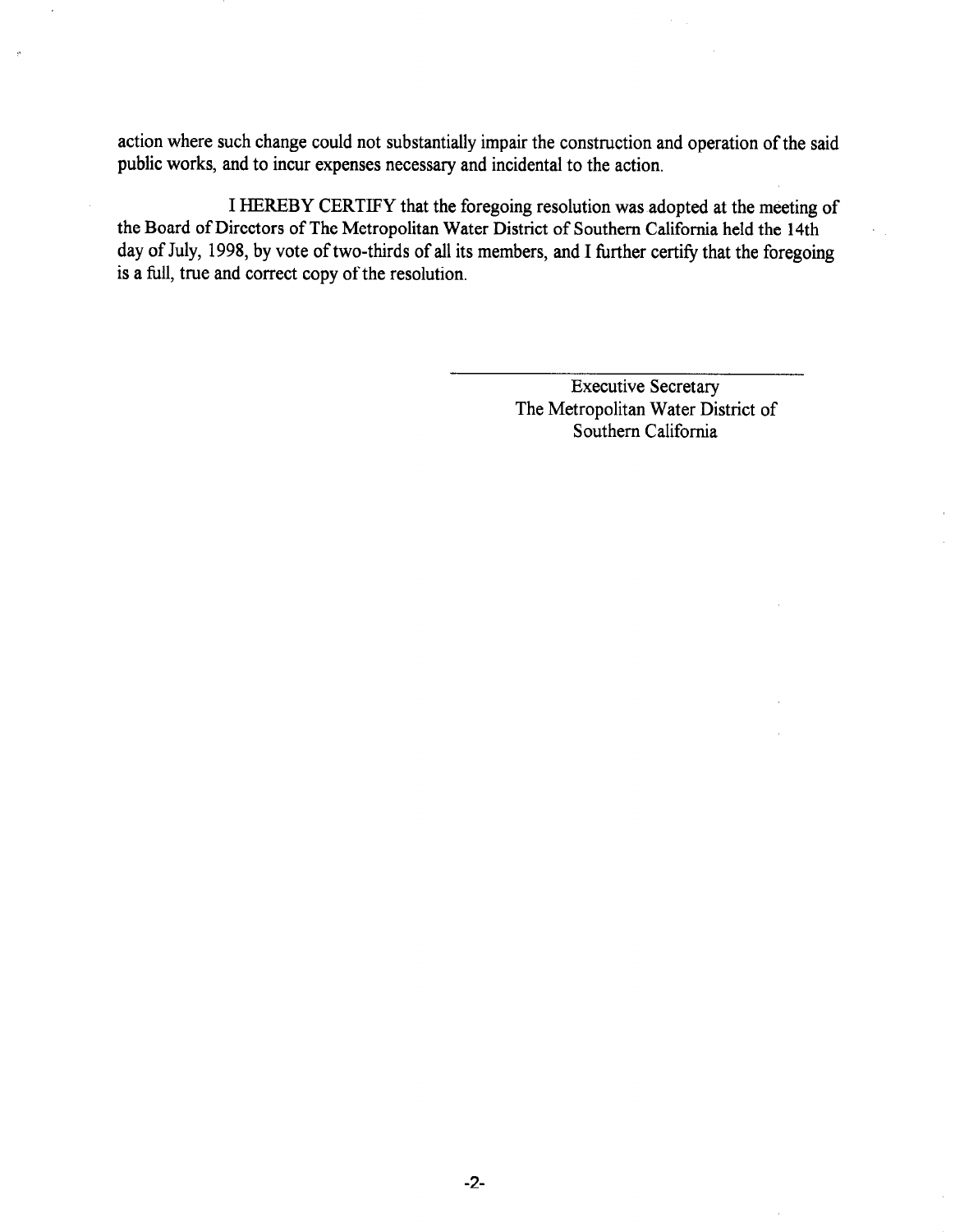General Manager June 20, 1998 Page 1 of 7

# EXHIBIT A

- 1. A temporary easement for a term of five (5) years commencing on the effective date of an order for possession, in the property located in the County of Riverside, State of California, described herein as Parcel INFED1-14-100TEA1 and as shown on Exhibit B, attached hereto, for purposes of constructing, operating, accessing and monitoring water wells and related water treatment and release facilities reasonably necessary for the temporary de-watering of the subsurface of the property for construction of a water conveyance tunnel therein, and subject to the following conditions:
	- A. Entry upon the easement area shall be limited to the hours of 7:00 a.m. to 7:00 p.m., except that in case of emergency entry is allowed to protect the tunnel construction facilities and the property;
	- B. The easement area may be fenced to keep livestock away from the facilities, provided that reasonable access across the easement area shall be provided to the Owners.
	- C. Prior to termination of the easement, all facilities shall be removed and wells closed in accordance with applicable requirements, and the property and any improvements located thereon shall be restored or repaired to a condition as near as practicable to the condition that existed prior to the use of the easement.
- 2. A permanent easement to construct, operate, maintain, and reconstruct a tunnel for the purpose of transporting water through and across the property located in the County of Riverside, State of California, described herein as Parcel INFED1-14-100PEA1, and shown on the Exhibits B, attached hereto.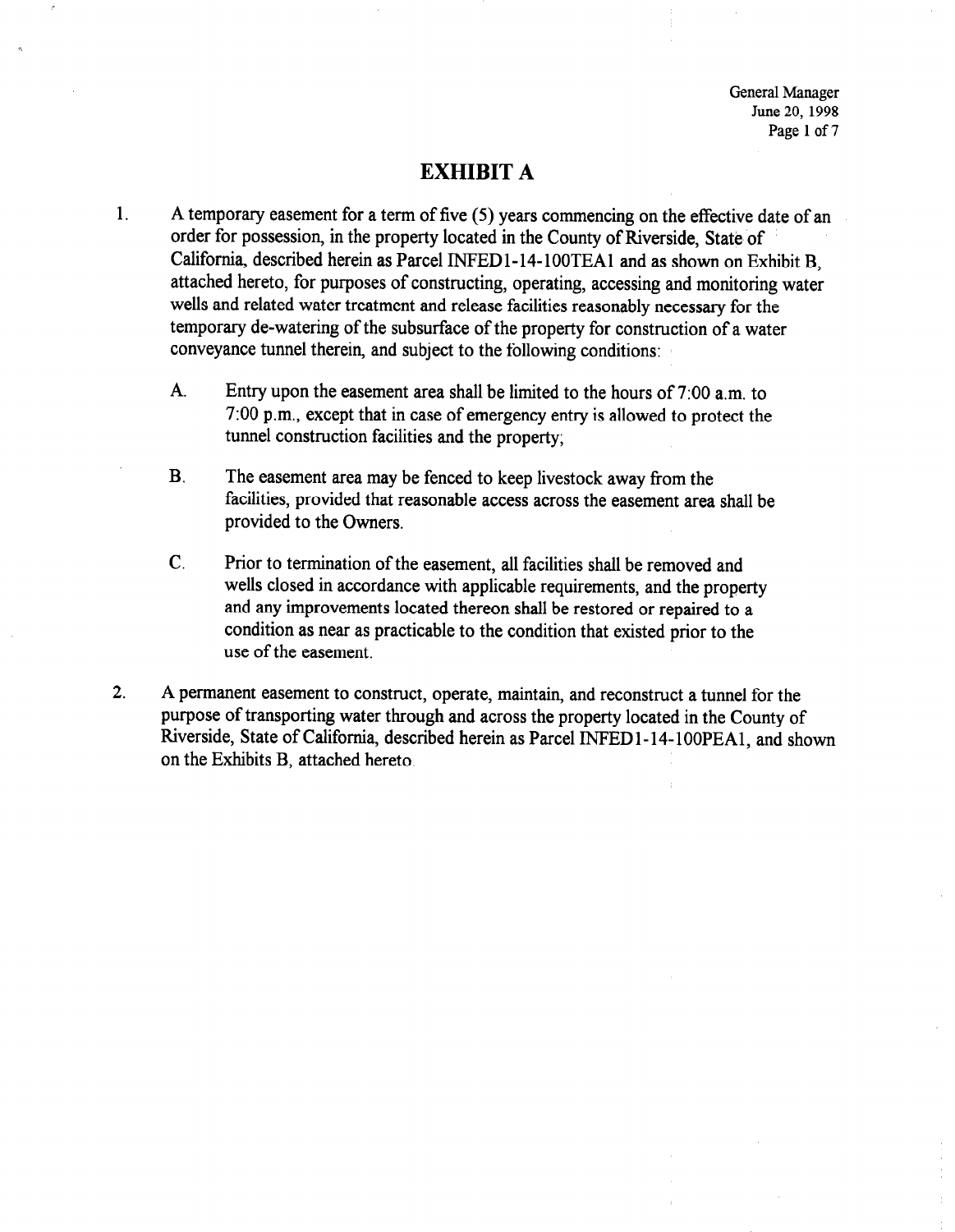General Manager June 20, 1998 Page 2 of 7

÷

#### EXHIBIT A

INFEDl-14-lOOTEA Temporary Easement Deed Vaughan H. Shoemaker, et al **Trustees** 

Those certain parcels of land hereinafter designated as Parcel A, Parcel B, Parcel C, and Parcel D lying within Lot 2 of Section 18, Township 2 South, Range 2 West, San Bernardino Meridian, in the County of Riverside, State of California, described as follows:

#### PARCEL A

Commencing at the northeast corner of said Section 18, as marked by a 3" Brass Disk stamped "S.B. COUNTY S7, S8, S18, S17 T2S R2W - RIV. COUNTY" as shown on Record of Survey filed in Book 97, pages 75 and 76, of Record of Surveys, records of said County; thence westerly along the north line of said Section 18, N 86° 27' 17" W 2119.80 feet to the POINT OF BEGINNING; thence continuing along said north line N  $86^{\circ}$  27' 17" W  $50.35$ feet; thence leaving said north line S  $03^{\circ}$  12'  $03''$  E 311.41 feet to a point hereinafter referred to as Point "A"; thence continuing S  $03^{\circ}$  12'  $03$ " E 269.17 feet; thence N  $86^{\circ}$  47' 57" E 100.00 feet; thence N 03° 12' 03" W 280.00 feet; thence S 86° 47' 57" W 50.00 feet; thence N 03° 12' 03" W 294.67 feet to the POINT OF BEGINNING.

#### PARCEL B

 $\mathcal{A}$  strip of land 20 feet wide, the side strip lying 10.000 feet, measured at strip lying 10.000 feet, measured at  $\mathcal{A}$ right and zo reet wide, the sidennes or said strip lying

Beginning at said above mentioned Point "A", said point being the beginning of a Beginning at said above mentioned Point  $A$ , said point being the beginning o nontangent curve concave south-erly having a radius of 600.00 feet, a radial line to said point bears N 08 $^{\circ}$  29' 19" E; thence westerly along the arc of said curve 118.74 feet; thence tangent to said curve S  $87^{\circ}$  09' 01" W 262.81 feet to a point hereinafter referred to as Point "B", and the Point of Termination of said described line.

The sidelines of said strip of land shall be continued or shortened so as to terminate easterly on the westerly line of said Parcel A and lengthened or shortened westerly on a line that bears S 02° 50' 59" E and passes through said Point "B".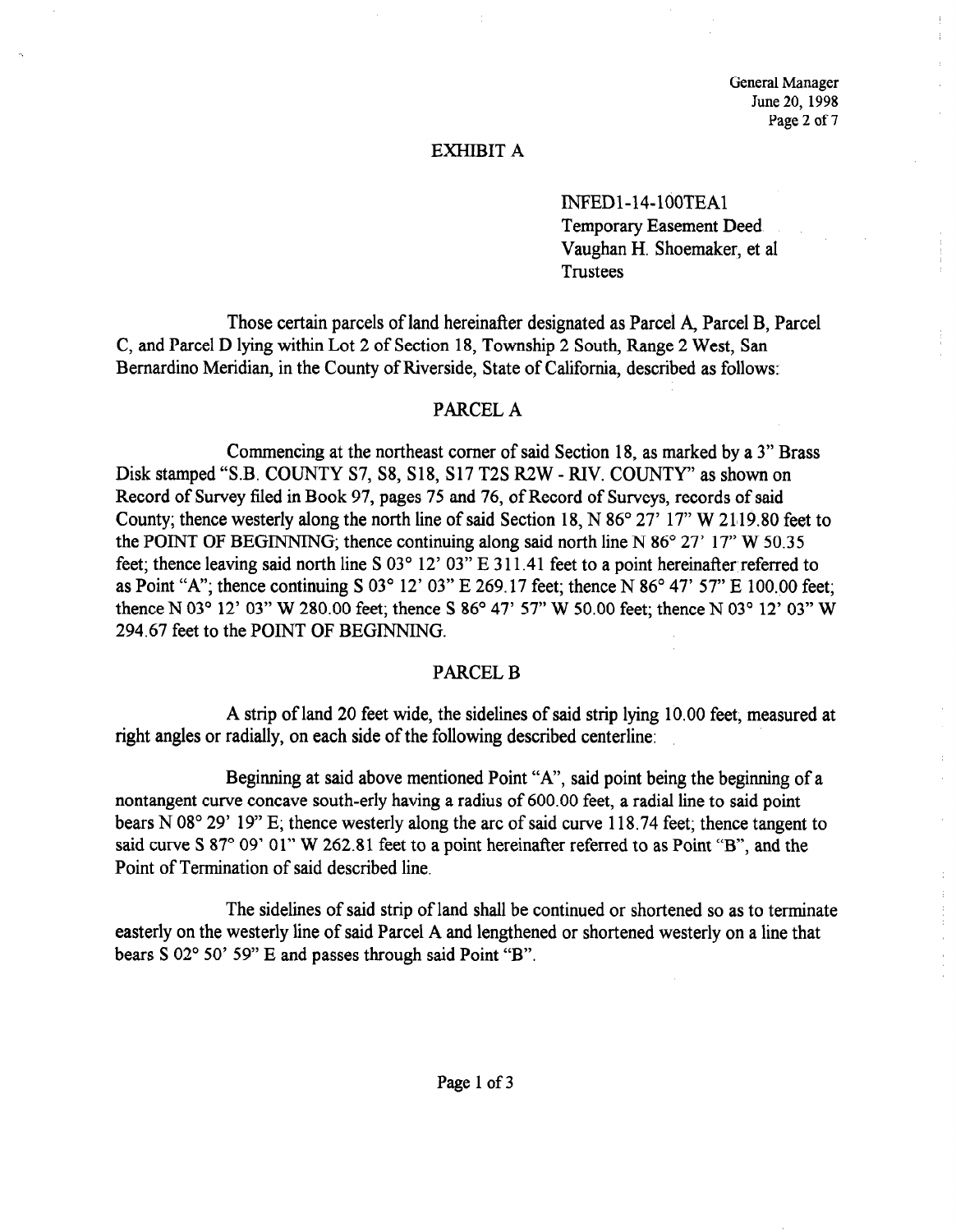General Manager June 20, 1998 Page 3 of 7

#### EXHIBIT A

INFEDl-14-lOOTEA Temporary Easement Deed Vaughan H. Shoemaker, et al Trustees

#### PARCEL C

A strip of land 15 feet wide, the sidelines of said strip lying 7.50 feet, measured at right angles or radially, on each side of the following described centerline:

Beginning at said above mentioned Point "B", said point being the beginning of a curve concave southeasterly having a radius of 65.00 feet, a radial line to said point bears  $\overline{N}$  02° 50' 59" W; thence southwesterly along the arc of said curve 98.44 feet to a point that is 15.00 feet easterly of the west line of said Lot 2; thence tangent to said curve along a line parallel with and 15.00 feet easterly of, as measured at right angles to said west line of Lot 2, S  $00^{\circ}$  22' 39" W 272.53 feet; thence S 86° 11' 16" W 15.04 feet to a point on the centerline of Oak Grove Drive as shown on Tract No. 16039 filed in Book 120, pages 77 through 79, inclusive, of Maps, records of said County, said point also being on the west line of said Lot 2 and the Point of Termination of said described centerline.

The sidelines of said strip shall be lengthened, shortened, and intersect, where net statemes of said strip shall be lengthelied, shortened, and intersect, where necessary to create a continuous boundary and so as to terminate westerly on the west line of said Lot 2 and easterly on the westerly termination of said 20 foot wide strip of land described as Parcel "B" above.

### PARCEL D

 $A \rightarrow \infty$  strip of land 30.000 feet wide, the sidelines of said strip lying 15.000 feet, the sidelines of said strip lying 15.000 feet, the sidelines of said strip lying 15.000 feet, the sidelines of said strip lying 15.00 A strip of land  $30.00$  feet wide, the sidelines of said str

Commencing at said northeast corner of Section 18; thence along the north line of said Section 18, N 86° 27' 17" W 2310.68 feet to the POINT OF BEGINNING of said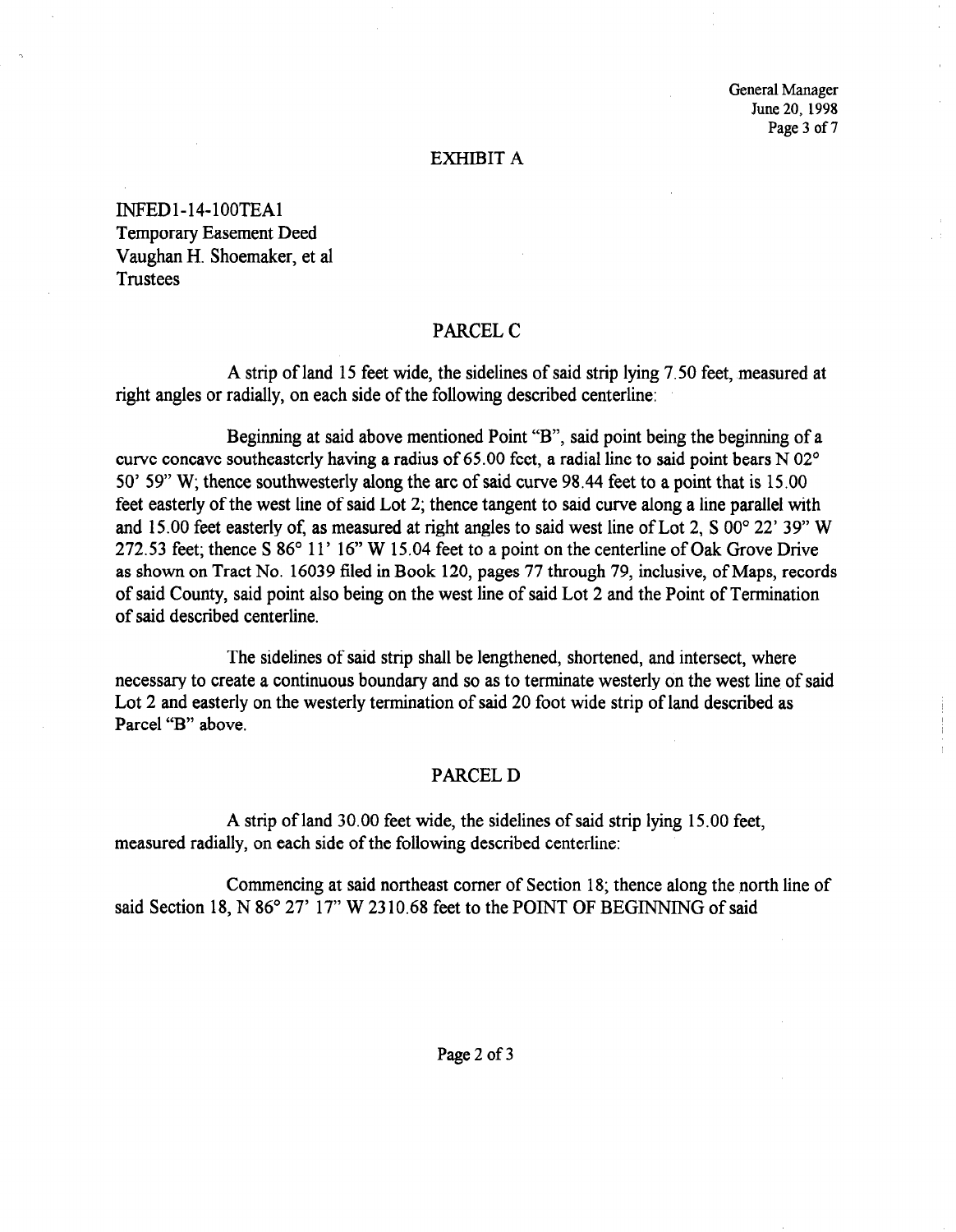General Manager June 20, 1998 Page 4 of 7

#### EXHIBIT A

INFEDl-14-lOOTEA Temporary Easement Deed Vaughan H. Shoemaker, et al Trustees

described centerline, said point being the beginning of a nontangent curve concave easterly having a radius of 125.00 feet, a radial line to said point bears N 83 $^{\circ}$  02' 26" W; thence southerly along the arc of said curve 82.79 feet to the beginning of a noncompound curve concave northerly having a radius of 700.00 feet, a radial line to said beginning bears S 06° 10' 59" W; thence easterly along the arc of said curve 127.62 feet to the westerly line of the above described Parcel "A", and the POINT OF TERMINATION of said described centerline.

The sidelines of said strip of land shall be conti-nued or shortened so as to intersect to create a continuous boundary and so as to terminate northerly on said north line of Section 18, and easterly on said westerly line.

# PREPARED UNDER MY SUPERVISION

Peter G. Wiseman, P.L.S. 6241

Date

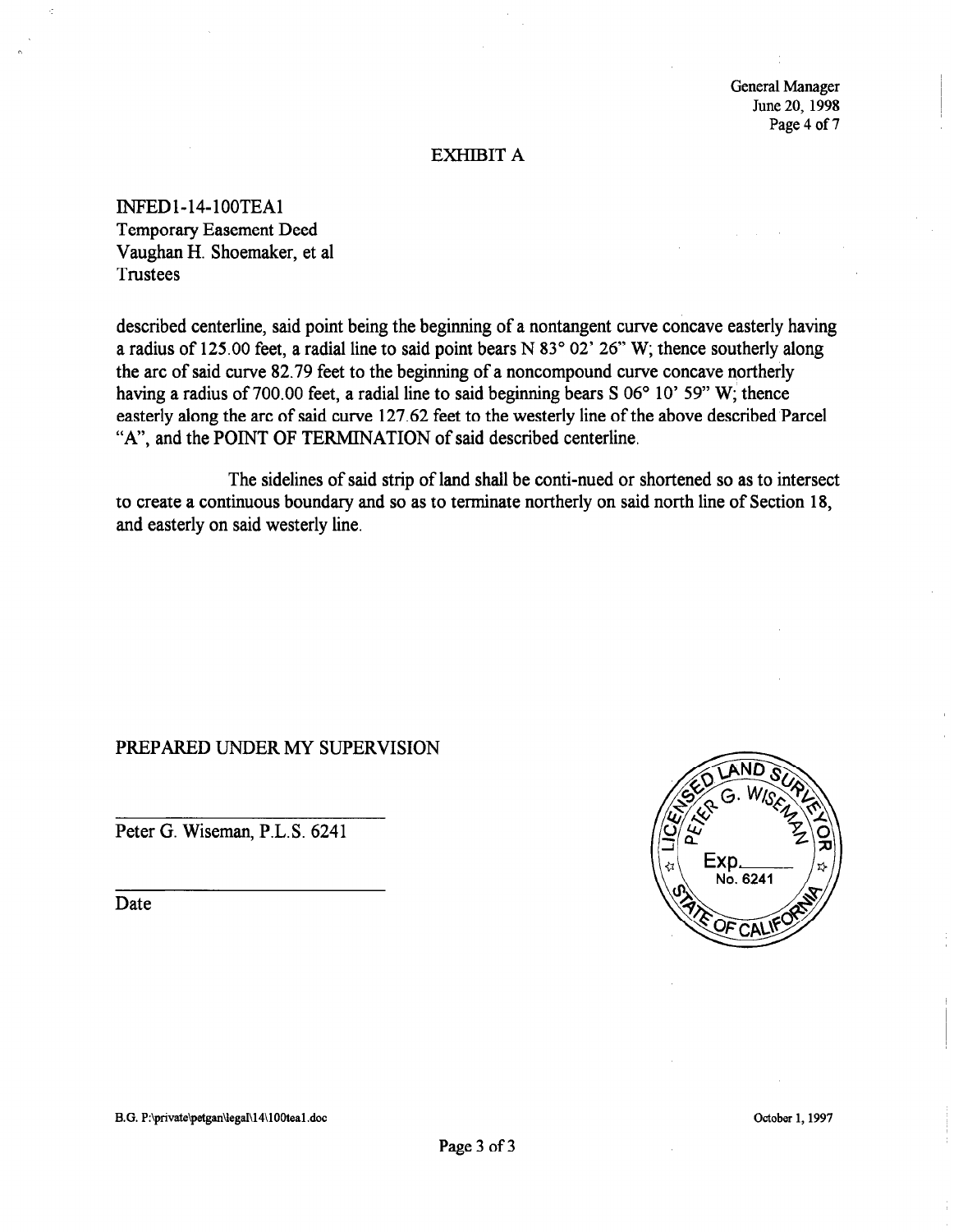**General Manager** June 20, 1998 Page 5 of 7



/svrtw/inland/row/exhib/14/100tea1.dgn

10-1-97 BG/R.B.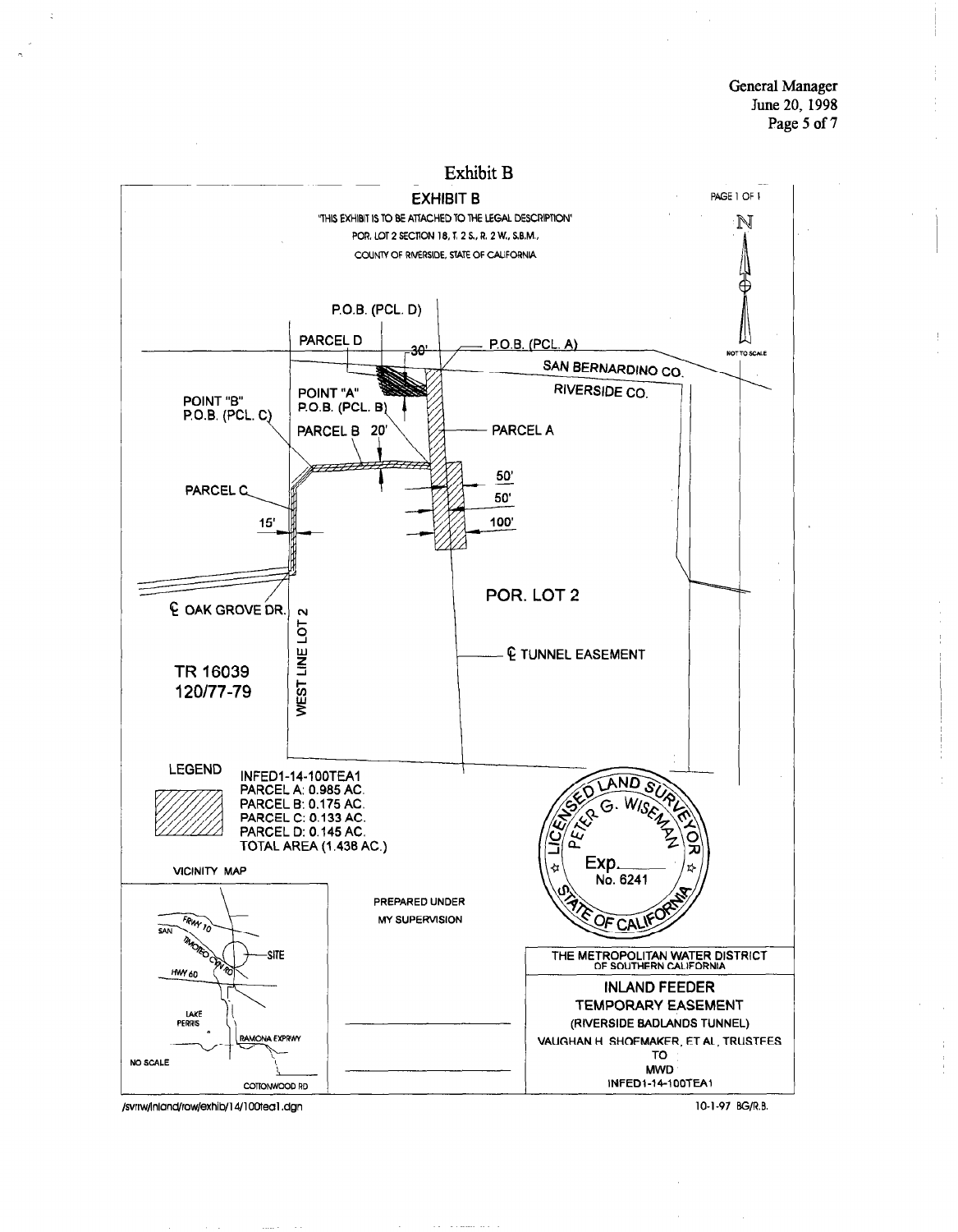General Manager June 20,199s Page 6 of 7

#### EXHIBIT A

INFEDl-14-lOOPEA Tunnel Easement) Vaughan H. Shoemaker, et al Trustees

That portion of Lot 7 and that portion of Lot 2 of Section 18, Township 2 South, Range 2 West, San Bernardino Meridian in the County of Riverside, State of California, lying between the elevations of 1669.4 feet and 1722.0 feet inclusive, based on the North American Vertical Datum of 1988 as published in May 1994 by the National Geodetic Survey, and lying within the following described strip of land:

A strip of land 100 feet wide lying 50 feet, measured at right angles, on each side of the following described line:

Commencing at the northeast comer of said Section 18, being marked by a 3" Brass Disk stamped "S.B. County S7, S8 T2S R2W - RIV. County S18, S17 T2S R2W' as shown on Record of Survey filed in Book 97, pages 75 and 76, of Record of Surveys, records of said County; thence westerly along the north line of said Section 18, N  $86^{\circ}$  27' 17" W 2119.80 feet to the TRUE POINT OF BEGINNING of said described line; thence S 03° 12' 03" E 5119.55 feet to a point on the south line of said Section 18, said point being S 89° 27' 48" E 807.01 feet from the south quarter corner of said Section 18 as marked by a 1" i.p. tagged, L.S. 3442 as shown on said Record of Survey.

The sidelines of said 100 foot wide strip are to be extended or shortened so as to terminate on the north line of said Section 18.

PREPARED UNDER MY SUPERVISION

Peter G. Wiseman, P.L.S. 6241

Date

R.B./pgw/P:\private\rudbel\legal\14\100pea1.doc Page 1 of 1 September 27, 1995

No. 6241